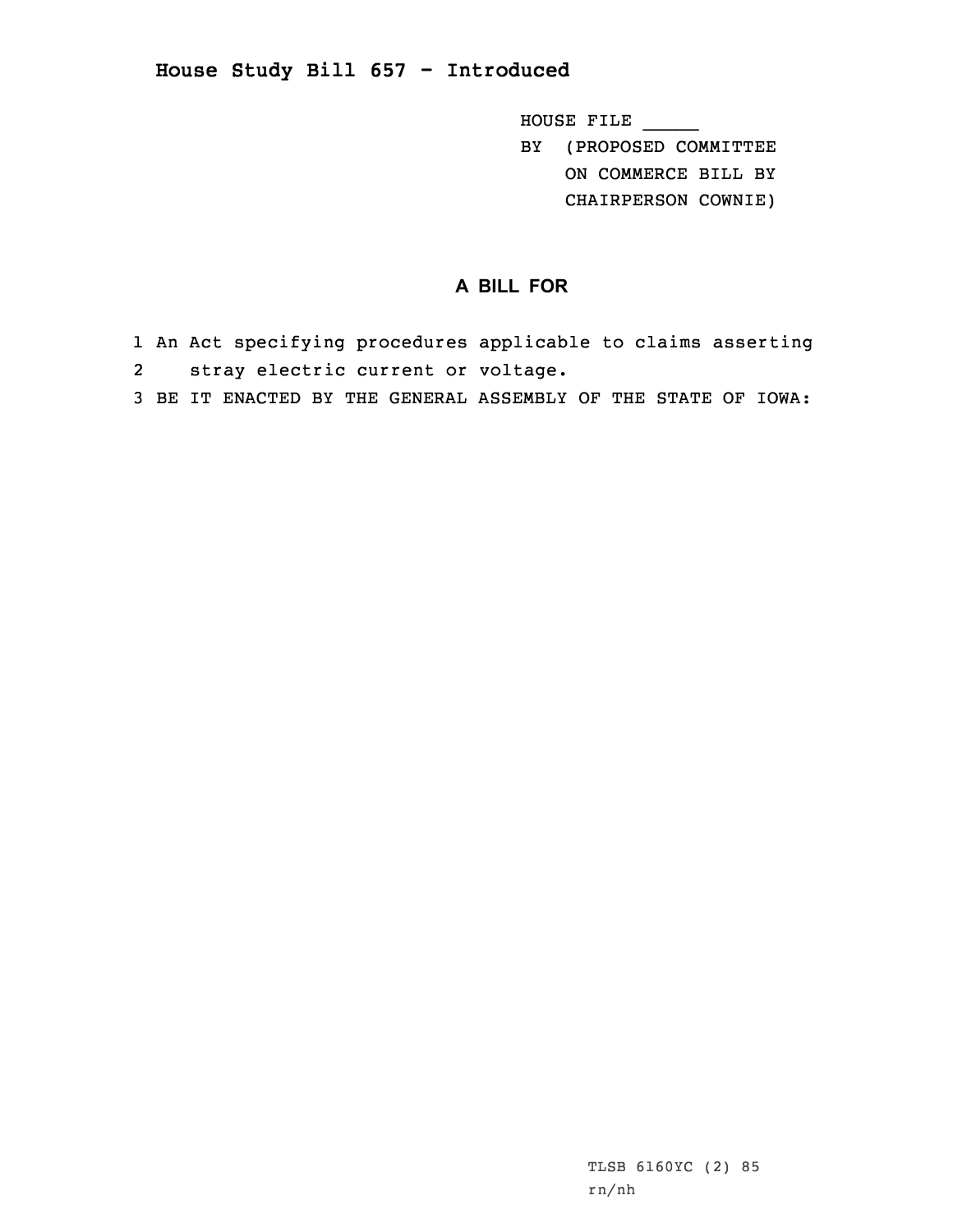H.F. \_\_\_\_\_

1Section 1. NEW SECTION. **476D.1 Definitions.**

2 As used in this chapter, unless the context otherwise 3 requires:

4 1. *"Board"* means the utilities board within the utilities 5 division of the department of commerce.

<sup>6</sup> 2. *"Dairy producer"* means any person or entity that owns or 7 operates <sup>a</sup> dairy farm or that owns cows that do or are intended 8 to produce milk.

 3. *"Utility"* means <sup>a</sup> public utility as defined in section 476.1 or, for purposes of this chapter, any other person owning or operating more than one thousand five hundred miles of transmission lines and associated facilities in this state. Sec. 2. NEW SECTION. **476D.2 Utility inspections —— stray current or voltage.**

 1. <sup>A</sup> dairy producer in this state that claims that its dairy cows are being affected by stray current or voltage shall provide written notice to <sup>a</sup> utility providing electric service to the dairy producer and may provide written notice to the board. The notice shall include <sup>a</sup> nonbinding statement as to why the dairy producer claims its dairy cows are being affected by electrical energy attributable to the utility.

22 2. *a.* Within fourteen business days after receipt of <sup>a</sup> notice alleging stray current or voltage by <sup>a</sup> utility pursuant to subsection 1, the utility shall take or arrange for the taking of measurements to identify the existence and magnitude of the stray current or voltage, if any. <sup>A</sup> dairy producer providing notice of the claim shall permit entry onto the dairy farm at dates and times mutually agreed upon by the dairy producer and the utility. The utility shall perform no other service or inspection on the dairy farm beyond taking measurements of stray current or voltage, except the utility may advise the dairy producer as to recommended on-farm remedial action and may perform such on-farm remedial action with the permission of the dairy producer. The utility or its representative shall abide by the dairy farm's biosecurity

-1-

LSB 6160YC (2) 85 rn/nh 1/4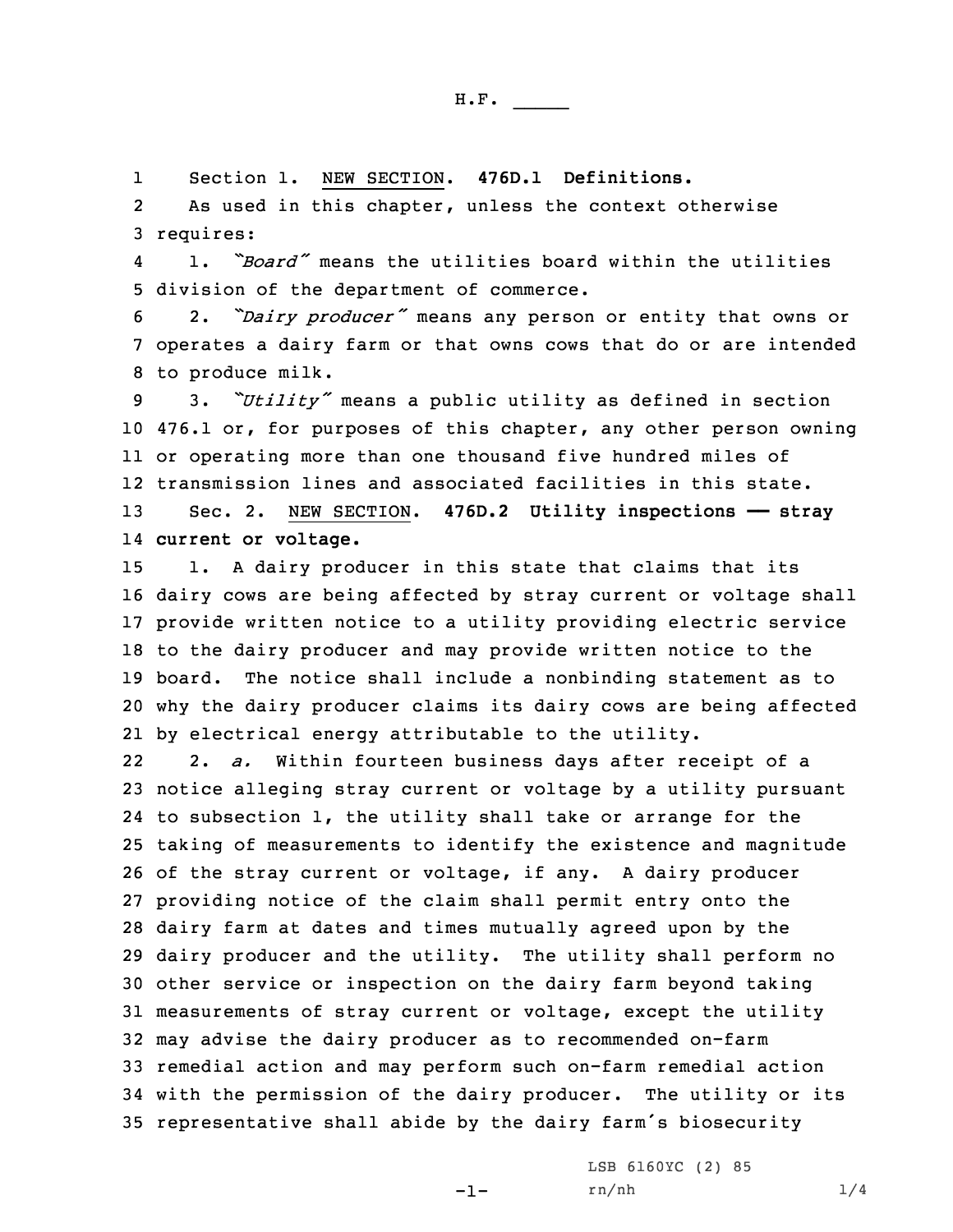H.F. \_\_\_\_\_

 protocols or, if none, generally accepted biosecurity protocols in the industry, prior to entry onto the dairy farm. The utility shall be provided advance notice of any biosecurity protocols adopted by the dairy producer.

 *b.* <sup>A</sup> dairy producer may include with the notice provided pursuant to subsection 1, or in <sup>a</sup> subsequent notice, <sup>a</sup> written request for the board to take or arrange for the taking of separate and independent measurements to identify the existence and magnitude of stray current or voltage, if any. Such <sup>a</sup> request may also be made by the utility. Measurements by the board shall be taken by <sup>a</sup> representative of the board directly, or by <sup>a</sup> neutral third-party expert selected by the board for such purposes. <sup>A</sup> dairy producer providing notice of the claim shall permit entry onto the dairy farm at dates and times mutually agreed upon by the dairy producer and the board, <sup>a</sup> representative of the board directly, or by <sup>a</sup> neutral third-party expert selected by the board for such purposes. The board or <sup>a</sup> selected third-party expert shall perform no other service or inspection on the dairy farm beyond taking measurements of stray current or voltage, except the board or third-party expert may advise the dairy producer as to recommended on-farm remedial action. The board or the third-party expert shall abide by the dairy farm's biosecurity protocols or, if none, by generally accepted biosecurity protocols in the industry, prior to entry onto the dairy farm. The board shall be provided advance notice of any biosecurity protocols adopted by the dairy producer. The board shall subsequently prepare or cause to be prepared <sup>a</sup> determination of source document which shall be made available to both the dairy producer and the utility.

## 31 EXPLANATION

32 **The inclusion of this explanation does not constitute agreement with** <sup>33</sup> **the explanation's substance by the members of the general assembly.**

34 This bill specifies procedures which apply to claims 35 asserting stray electric current or voltage affecting dairy

 $-2-$ 

LSB 6160YC (2) 85 rn/nh 2/4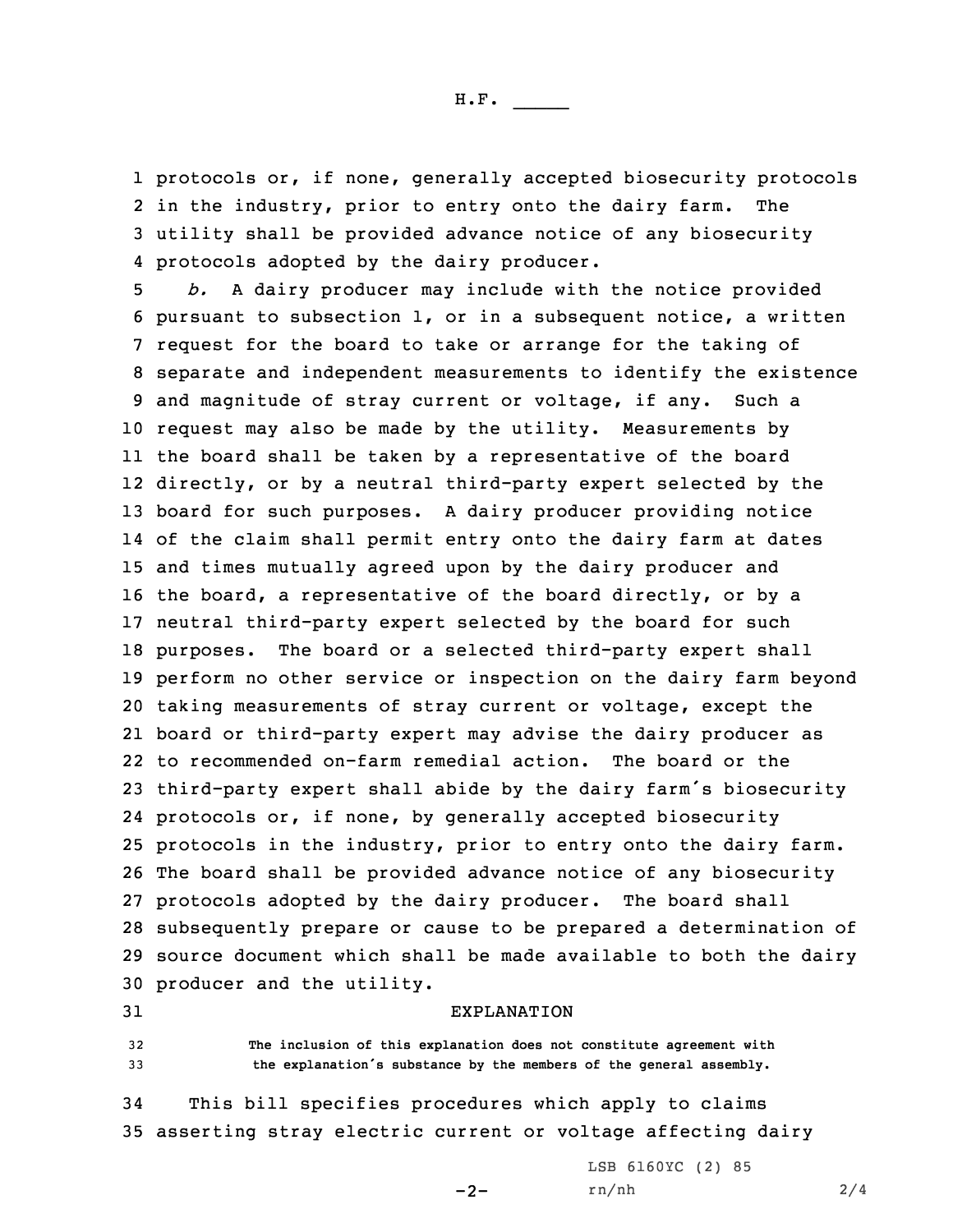1 cows.

2 The bill provides that <sup>a</sup> dairy producer in Iowa claiming that its dairy cows are being affected by stray current or voltage shall provide written notice to <sup>a</sup> utility providing electric service to the dairy producer and may provide written notice to the utilities board of the utilities division of the department of commerce. The notice shall include <sup>a</sup> nonbinding statement as to why the dairy producer claims its dairy cows are being affected by electrical energy attributable to the utility. The bill states that within 14 business days after receipt of the notice, the utility shall take or arrange for the taking of measurements to identify the existence and magnitude of the stray current or voltage, if any. The bill provides that the dairy producer shall permit entry onto the dairy farm at dates and times mutually agreed upon by the dairy producer and the utility. The utility is required to perform no other service or inspection on the dairy farm beyond taking measurements of stray current or voltage, except the utility may advise the dairy producer as to recommended on-farm remedial action and may perform such on-farm remedial action with the permission of the dairy producer. The bill provides that the utility or its representative shall abide by the dairy farm's biosecurity protocols or, if none, generally accepted biosecurity protocols in the industry, prior to entry onto the dairy farm, and that the utility shall be provided advance notice of any biosecurity protocols adopted by the dairy producer.

 The bill further provides that the dairy producer may include either as part of the notice or in <sup>a</sup> separate notification <sup>a</sup> written request for the board to take or arrange for the taking of separate and independent measurements to identify the existence and magnitude of stray current or voltage, if any, and that such <sup>a</sup> request may also be made by the utility. Measurements by the board shall be taken by <sup>a</sup> representative of the board directly, or by <sup>a</sup> neutral third-party expert selected by the board for such purposes.

 $-3-$ 

LSB 6160YC (2) 85 rn/nh 3/4